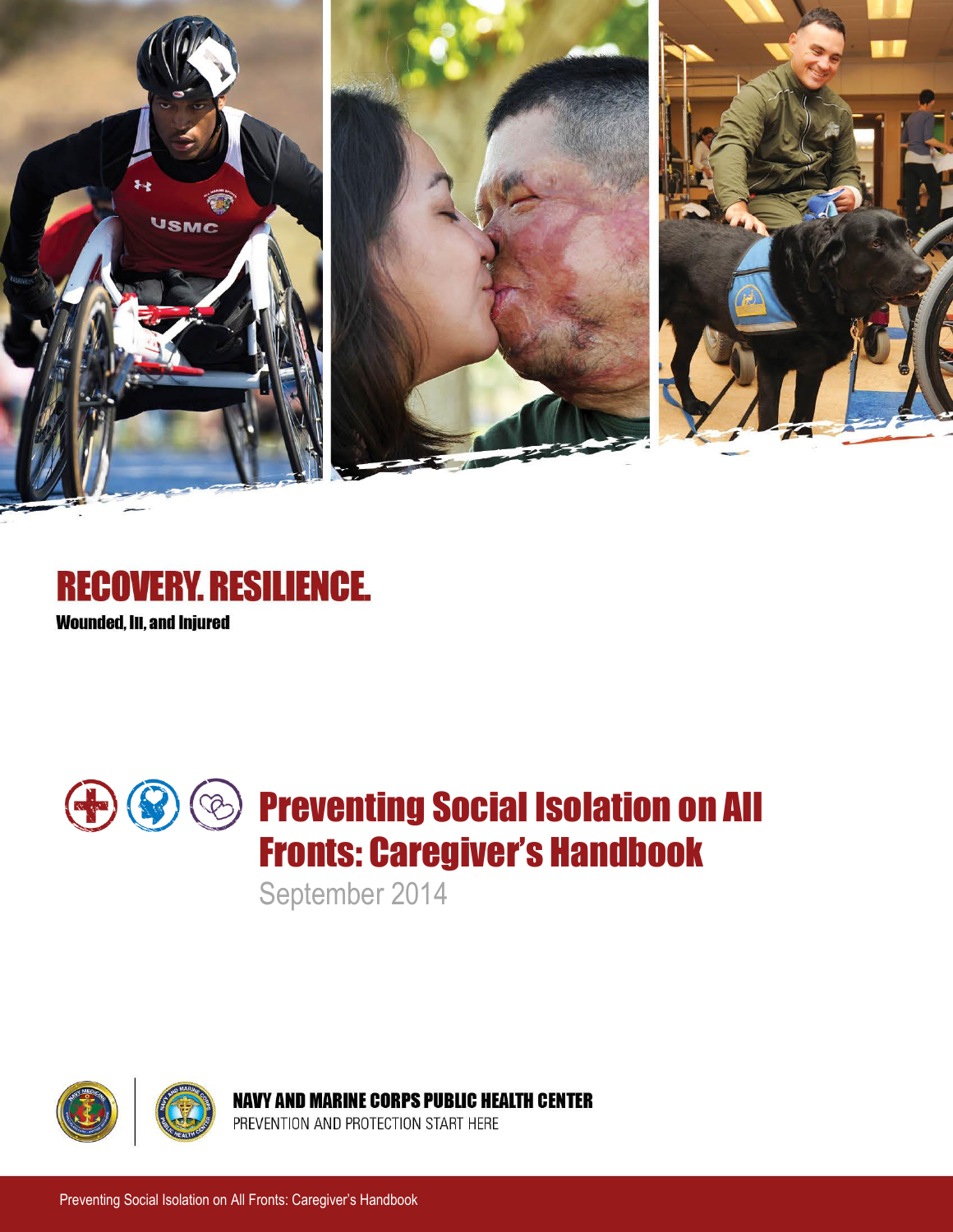# **Contents**

| Introduction: Preventing social isolation and promoting social engagement  1 |
|------------------------------------------------------------------------------|
|                                                                              |
|                                                                              |
|                                                                              |
|                                                                              |
|                                                                              |
|                                                                              |
|                                                                              |
|                                                                              |
|                                                                              |
|                                                                              |
|                                                                              |
|                                                                              |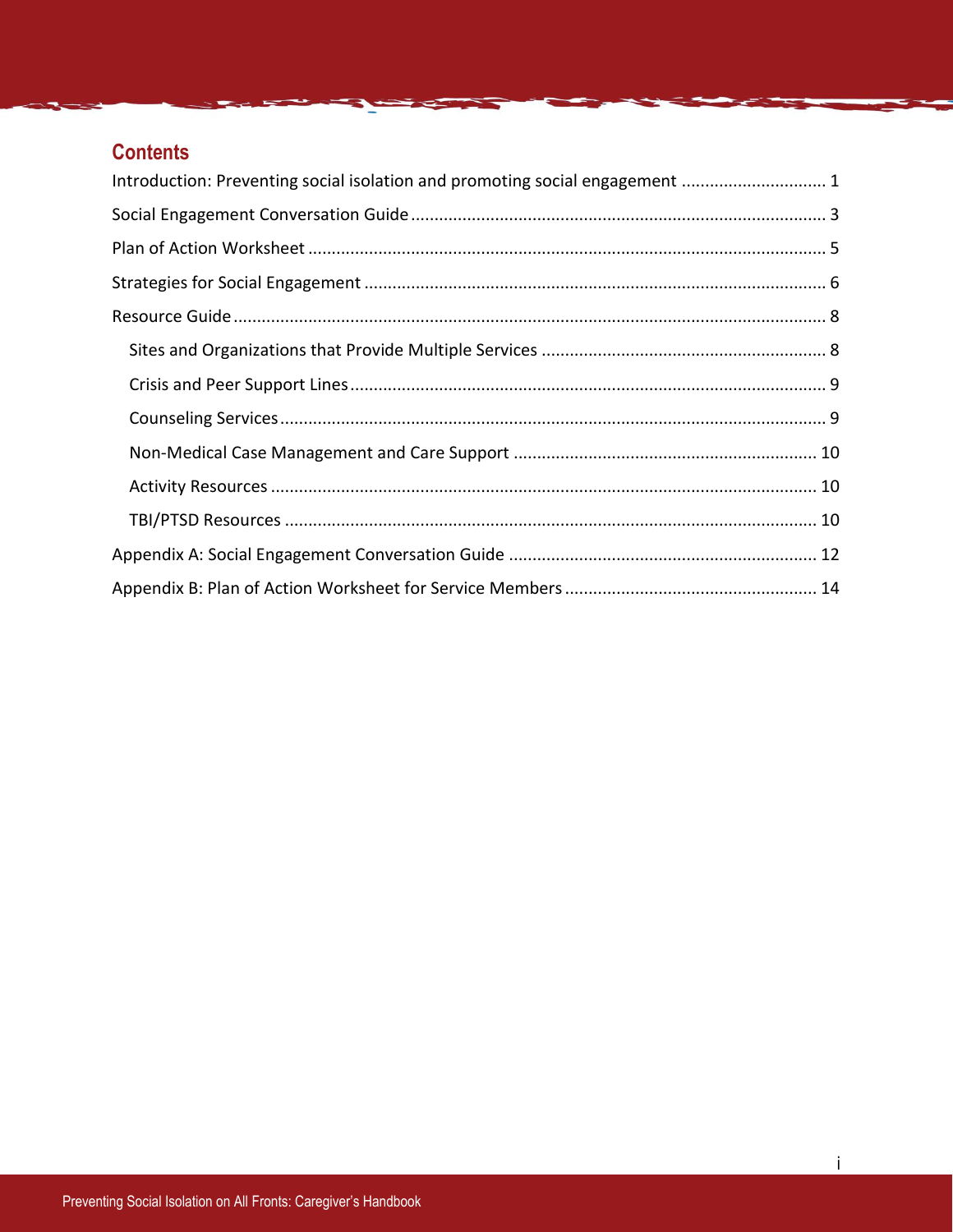## <span id="page-2-0"></span>**Introduction: Preventing social isolation and promoting social engagement**

A serious wound, illness, or injury can create a shift in focus for an individual, which has a ripple effect on the social system in which that individual operates.<sup>1</sup> Factors such as doctors' appointments, hospitalizations, treatments, and recovery time combined with physical limitations, pain, and psychological and emotional changes all have a direct impact on an individual's relationships and social life. These changes in a service member's social

environment and support network can positively or negatively affect their treatment, recovery, and quality of life.

Social isolation happens when a person feels disconnected from their family, friends, and peers, and often limits access to the support they need. Issues associated with isolation or problems with social support include: depression, anxiety, apathy, and frustration; all of which can negatively impact the recovery process and total wellness. As a caregiver, you understand that social isolation can happen even if someone is surrounded by people. It can become a habit for those who don't address the issue or take steps to prevent this situation.

## **Inside the Providers Handbook**

- **Social Engagement Conversation Guide.** This is a list of questions asking service members about their level of social engagement before and after their wound, illness, or injury.
- **Plan of Action Worksheet.** This is a one page worksheet designed to help Service members organize their goals and track progress.
- **Strategies for Social Engagement.** This section includes some tips that other Service members have found helpful in connecting with your family, friends, peers, and community.
- **Resource Guide**. The Resource Guide includes links and descriptions of support services available to Service members and their families.

For service members who are wounded, ill or injured, maintaining contact and communication is especially important to their recovery process. Service members have learned through training and serving with their unit that working with others can enhance personal performance and provide a sense of belonging and satisfaction. Caregivers play an important role on a healthcare team, and know that you accomplish more as a team than you can on your own.

The goal of this handbook is to provide information, education, and resources for early intervention to help prevent social isolation. This handbook is one of three Social Isolation Prevention Handbooks, each written for different a group of people from a service member's care team:

- 1. Wounded, ill, or injured service members,
- 2. Caregivers, and
- 3. Providers.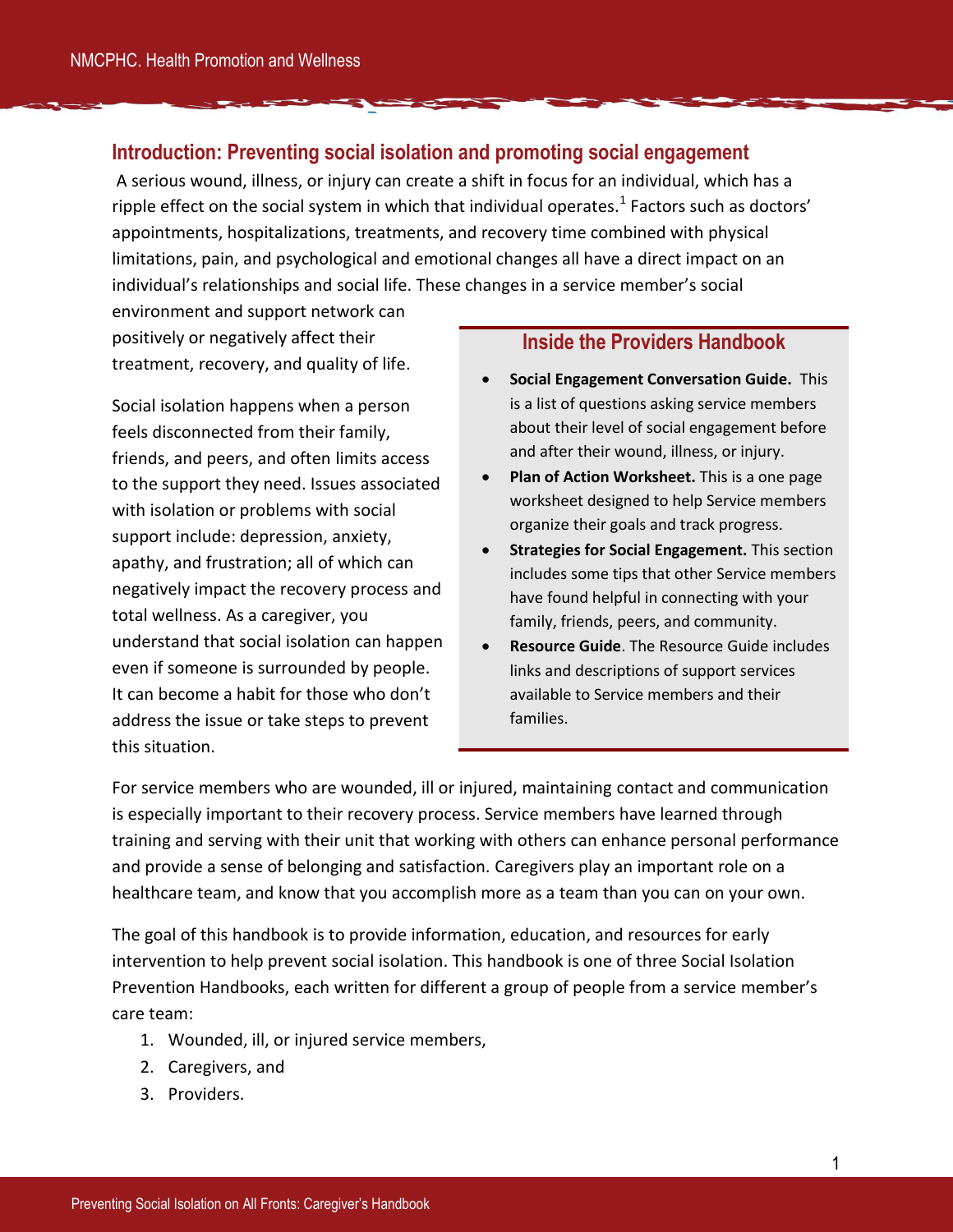Preventing social isolation and building or maintaining a strong support network is a team effort and each of these groups has an important role to play to support the overall health and wellness of the service member. The resources in these handbooks; the Social Engagement Conversation Guide, the Plan of Action Worksheet, the Strategies for Social Engagement (in the Caregiver and Service Member Handbooks), and the Resource Guide; are designed to start a dialogue about social isolation, as this can be a neglected area of treatment. These resources can be introduced and used by any member of the care team, but will be most effective if they are used by the service member, caregiver, and provider together, addressing the value of social engagement from all fronts. This handbook can help service members engage as active members of their care team through conversations about social isolation and engagement.

*All three handbooks are available for download on the Navy Marine Corps Public Health Center website:* 

**Providers:** *[http://www.med.navy.mil/sites/nmcphc/Documents/health-promotion](http://www.med.navy.mil/sites/nmcphc/Documents/health-promotion-wellness/wounded-ill-and-injured/Rel-and-Int/WII_RelAndInt_SocialIsolation_Providers.pdf)[wellness/wounded-ill-and-injured/Rel-and-Int/WII\\_RelAndInt\\_SocialIsolation\\_Providers.pdf](http://www.med.navy.mil/sites/nmcphc/Documents/health-promotion-wellness/wounded-ill-and-injured/Rel-and-Int/WII_RelAndInt_SocialIsolation_Providers.pdf)*

**Caregivers:** *[http://www.med.navy.mil/sites/nmcphc/Documents/health-promotion](http://www.med.navy.mil/sites/nmcphc/Documents/health-promotion-wellness/wounded-ill-and-injured/Rel-and-Int/WII_RelAndInt_SocialIsolation_Caregivers.pdf)[wellness/wounded-ill-and-injured/Rel-and-Int/WII\\_RelAndInt\\_SocialIsolation\\_Caregivers.pdf](http://www.med.navy.mil/sites/nmcphc/Documents/health-promotion-wellness/wounded-ill-and-injured/Rel-and-Int/WII_RelAndInt_SocialIsolation_Caregivers.pdf)*

**Service members:** *[http://www.med.navy.mil/sites/nmcphc/Documents/health-promotion](http://www.med.navy.mil/sites/nmcphc/Documents/health-promotion-wellness/wounded-ill-and-injured/Rel-and-Int/WII_RelAndInt_SocialIsolation_ServiceMembers.pdf)[wellness/wounded-ill-and-injured/Rel-and-](http://www.med.navy.mil/sites/nmcphc/Documents/health-promotion-wellness/wounded-ill-and-injured/Rel-and-Int/WII_RelAndInt_SocialIsolation_ServiceMembers.pdf)[Int/WII\\_RelAndInt\\_SocialIsolation\\_ServiceMembers.pdf](http://www.med.navy.mil/sites/nmcphc/Documents/health-promotion-wellness/wounded-ill-and-injured/Rel-and-Int/WII_RelAndInt_SocialIsolation_ServiceMembers.pdf)*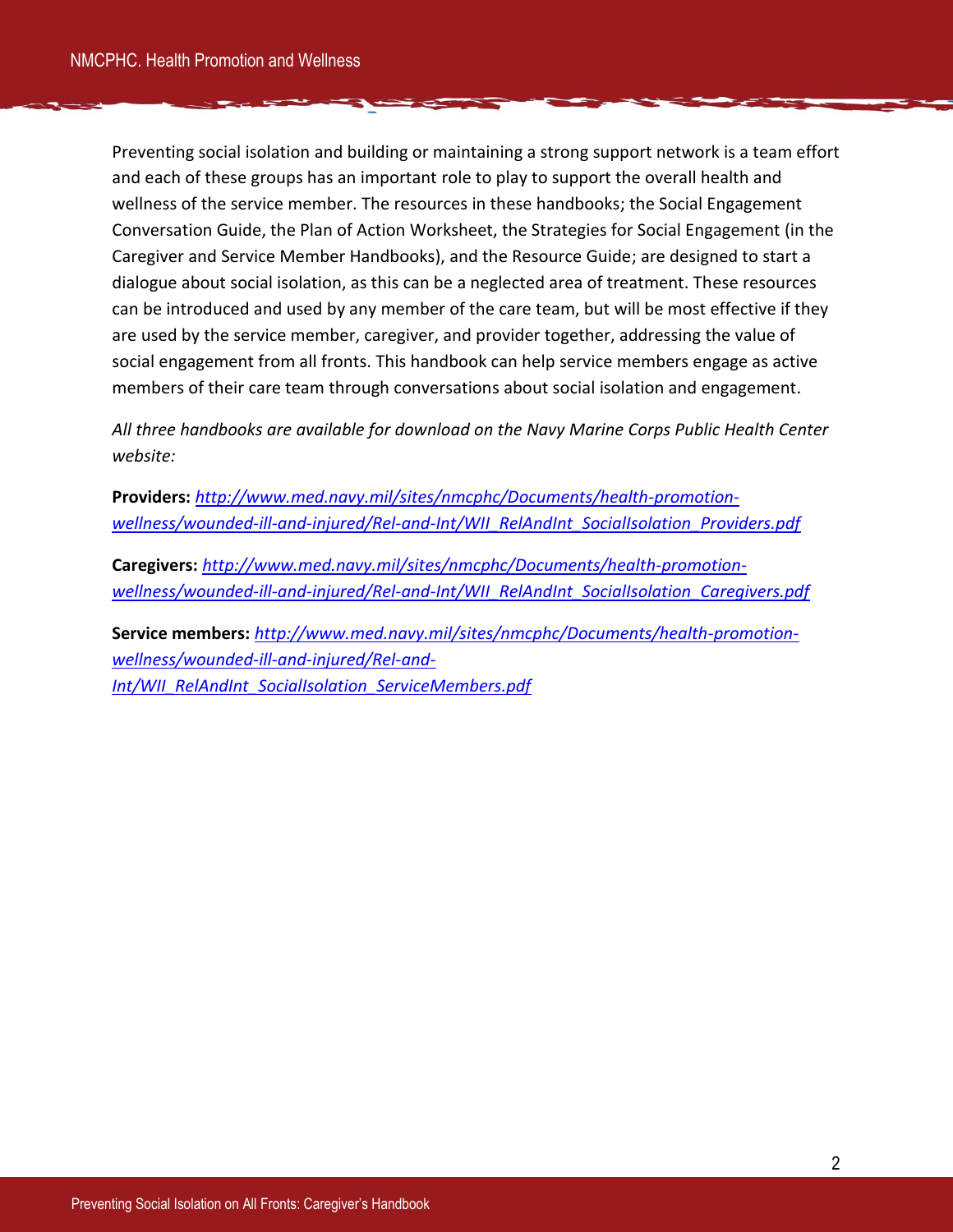## <span id="page-4-0"></span>**Social Engagement Conversation Guide**

### **Purpose**

The Social Engagement Conversation Guide is designed to start a discussion on how the onset of a wound, illness, or injury may affect socialization. It asks the service member how often they engaged in a number of social activities; more than before, the same amount, or less than before their wound, illness, or injury. Reviewing the answers or discussing the questions can help the service member, caregiver, and provider identify goals to improve and maintain socialization and prevent social isolation. **The Social Engagement Conversation Guide is available in [Appendix A.](#page-13-0)** 

## **Instructions**

Service members can complete this on their own time, with a provider, or you can complete it with them. Or they can complete it on their own and then review it with you or bring it to their next appointment with the healthcare team. The Conversation Guide is most effective when the service member and their provider and/or caregiver can discuss the questions and answers.

## **Follow up Discussion**

This Conversation Guide can be completed by a service member on their own, but is designed to be a jumping off point for a discussion with their caregiver and/or provider about social isolation and setting goals to get involved in social activities. This is not an assessment or evaluation of a service member's social engagement but a way to talk about the service member's life before and after their wound, illness, or injury. If they have reduced social interaction for most or all of the activities listed, that might indicate there are some overarching changes that they might consider to prevent social isolation. However, if there are only a few areas where the service member indicates he or she has limited engagement, this might be an opportunity to talk about why that has changed or to set specific goals related to that activity.

Talking through the Guide, you can look at the service member's answers and discuss changes and the reasons that these shifts may be occurring. Caregivers can also take the time to review resources for the service member and make suggestions on how to help the service member participate in enjoyable activities and increase social interaction. During the discussion you can refer to:

 The **[Plan of Action Worksheet](#page-15-0)** to help service member's organize their goals and develop strategies to reach those goals. This includes the **SMART approach** to goal setting which encourages service members to set goals that are Specific, Measureable, Attainable, Relevant, and Time-bound.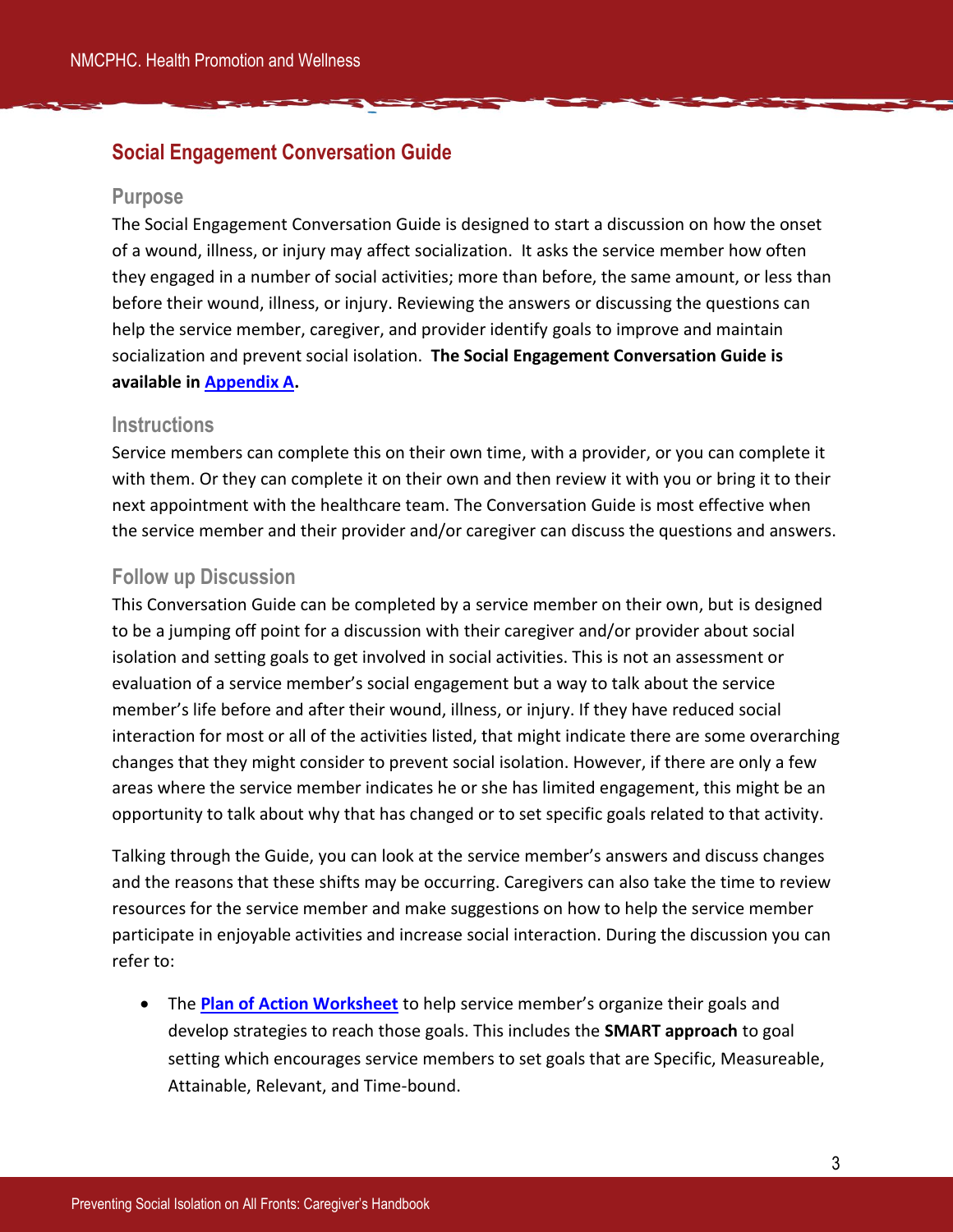- **•** The **[Strategies for Social Engagement](#page-7-0)** for tips on ways to maintain and expand a service member's social network and increase social interaction.
- The **[Resource Guide](#page-9-0)** which can be used to identify specific and appropriate resources that the service member can access.

It is important to encourage the service member to include new activities into their life as it will help the recovery process and their overall health and wellness. The service member may not have the same capabilities as before but reassure him or her that there are often options to adapt an activity to their ability and/or find other activities to enjoy.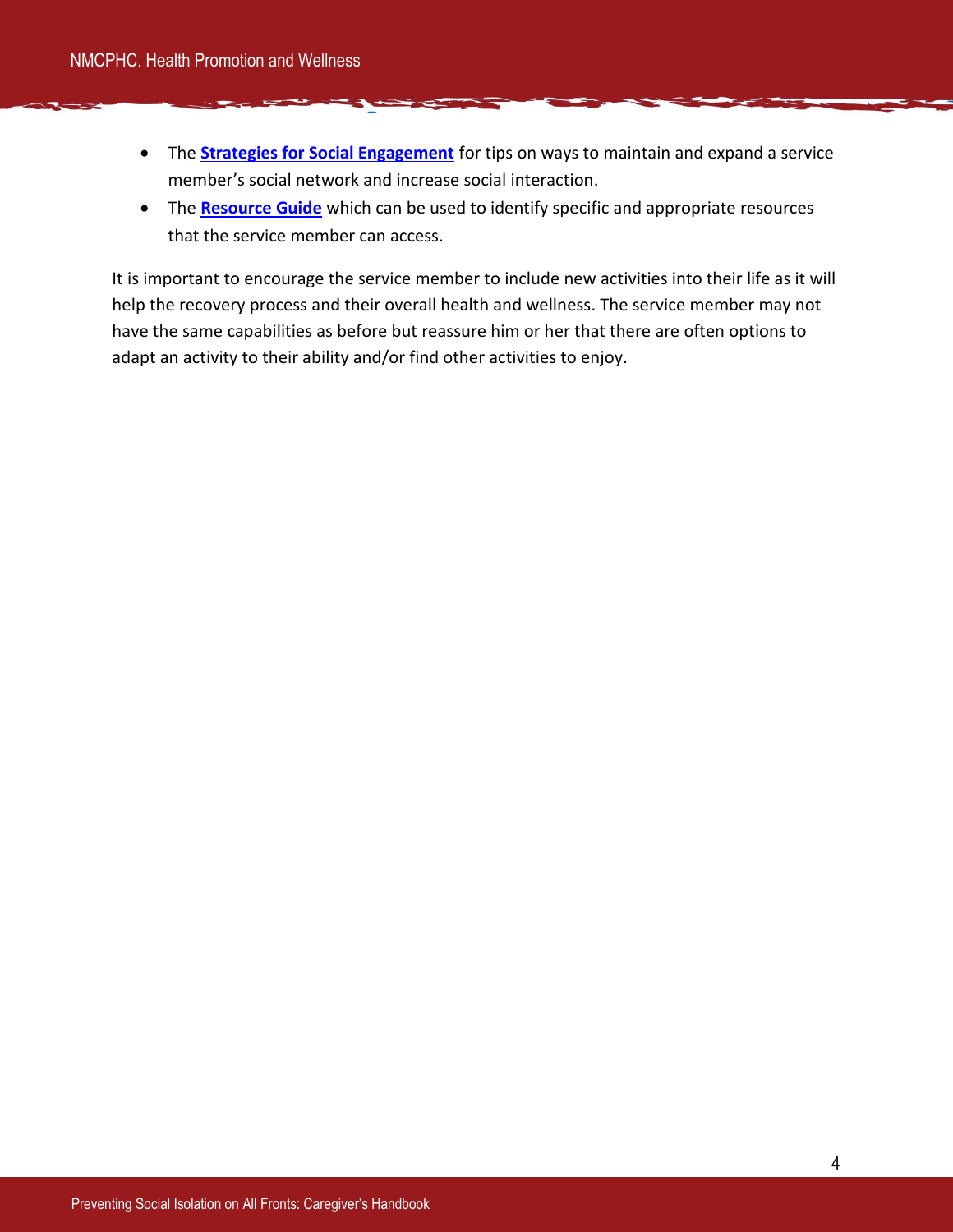## <span id="page-6-0"></span>**Plan of Action Worksheet**

### **Purpose**

The purpose of the Plan of Action Worksheet is to create an organized, documented plan with the service member including action items to help them achieve their goals. This will help organize the service member and give them a place to start to take steps to address potential social isolation issues. **The Plan of Action Worksheet is located in [Appendix B.](#page-15-0)** 

## **Instructions**

- 1. After the service member completes the Conversation Guide, introduce the Plan of Action Worksheet.
- 2. Use the Worksheet to identify specific goals related to any gaps in social engagement.
- 3. Review the SMART technique with the service member to ensure effective goal setting.
- 4. Encourage the service member to bring the sheet to care team appointments to assist with follow-up. Use the Progress column to help the service member track challenges and success.

## **Follow-up Discussion**

After working with the service member to set SMART goals, discuss the obstacles and challenges to reaching those goals. Obstacles may be related to transportation, adaptive equipment, or emotional issues such as anxiety or loneliness. The more specific the service member is when describing their concerns, the better they will be able create actionable next steps.

Use the Resource Guide to develop strategies and next steps. The Guide includes services that will help the service member connect with peers, find social activities, and garner support from people going through similar challenges.

## **Setting SMART Goals**

The SMART approach to goal setting suggests that each goal be:

- Specific
- Measurable
- Attainable
- Relevant
- Time-bound

Below, in the Strategies for Social Engagement section, there are also some suggestions for ways to prevent social isolation through self-reflection, communication, and action.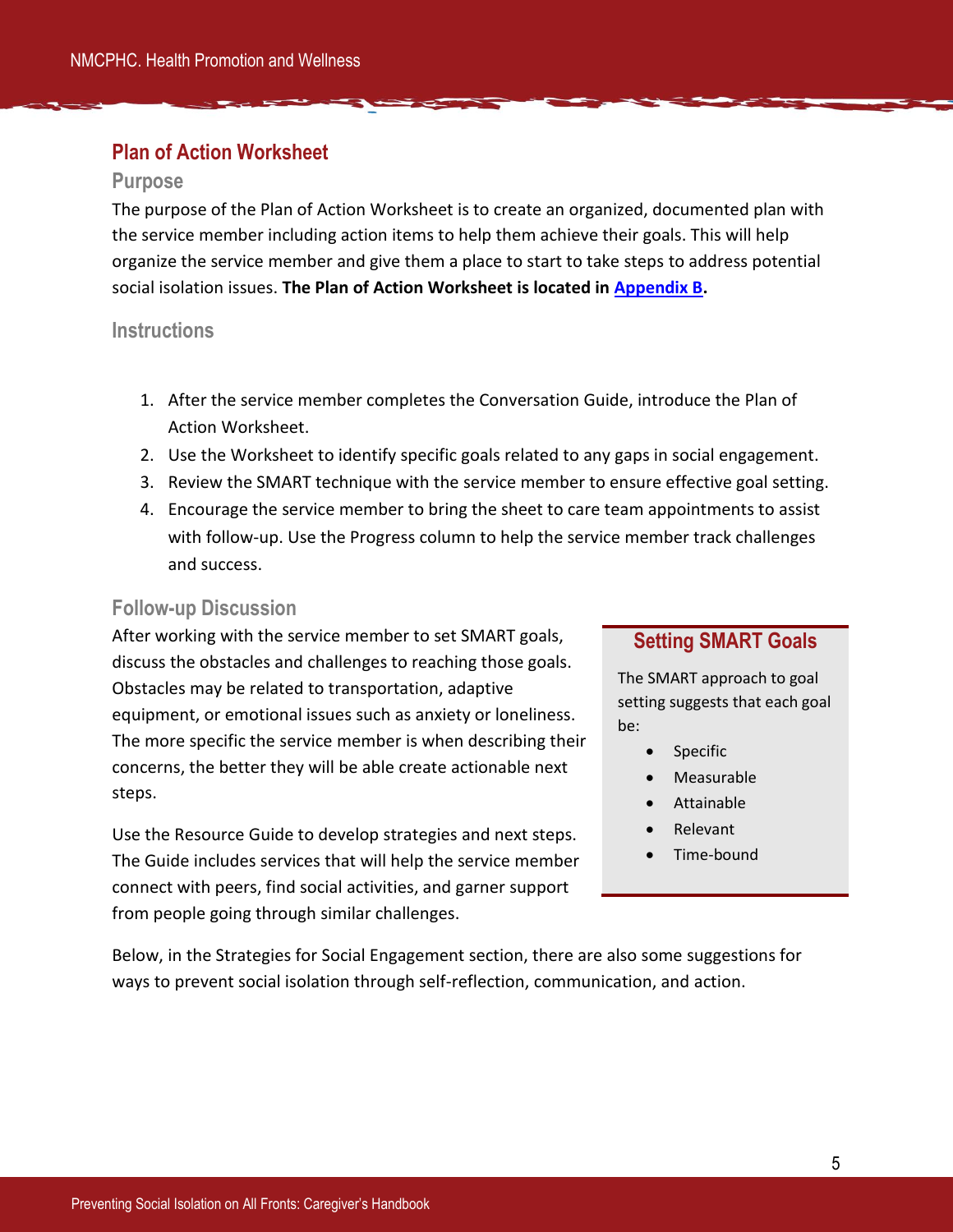## <span id="page-7-0"></span>**Strategies for Social Engagement**

### **Changes in your social life**

A serious wound, illness, or injury can disrupt everyday routines, existing personal relationships, and a person's social life. As a person's social life changes and their social network evolves, temporary periods of social isolation may occur. During treatment and recovery, they may spend less time with their social network due to the time and energy required for their treatment and recovery. They may withdraw from other people because they are worried that what they say or do may be upsetting or cause problems. Communicating and maintaining strong bonds with family, friends, peers, and community are essential to long term psychological and emotional well-being and physical health.

#### **Maintaining relationships**

The relationships service members' built before and during treatment and recovery may change, but often remain their primary support system. Maintaining these relationships takes effort, but they can provide ongoing rewards that last a lifetime.

#### **Your significant other**

Nurturing the relationship with a service member's significant other during this time of change is important. Finding a balance between spending time together and making time for themselves can be a challenge for both the service member and his or her partner. If one or both partners are withdrawing, consider going on a date or setting aside time for each other away from the hospital, home, or other causes of stress. Seek out new activities and hobbies that can be a source of enjoyment for both of you. Plan out when to socialize and then stick with the plan even when you'd rather be alone.

#### **Family and friends**

A vital part of sustaining relationships with family, friends, and peers is reaching out to them and accepting their gestures to connect. Communication doesn't always have to be in person; social media, video chatting, texting, and phone calls are all methods of communication that can help a person maintain contact with their social network. Being honest regarding what to expect, and how to talk about a wound, illness, or injury can help with preventing misunderstandings and opening the door for better communication.

## **Expanding your social network**

Forming new relationships and exploring new interests allows a person to learn about themselves, increase engagement in the community, and participate in enjoyable activities. Consider the following activities to support current relationships and establish new ones.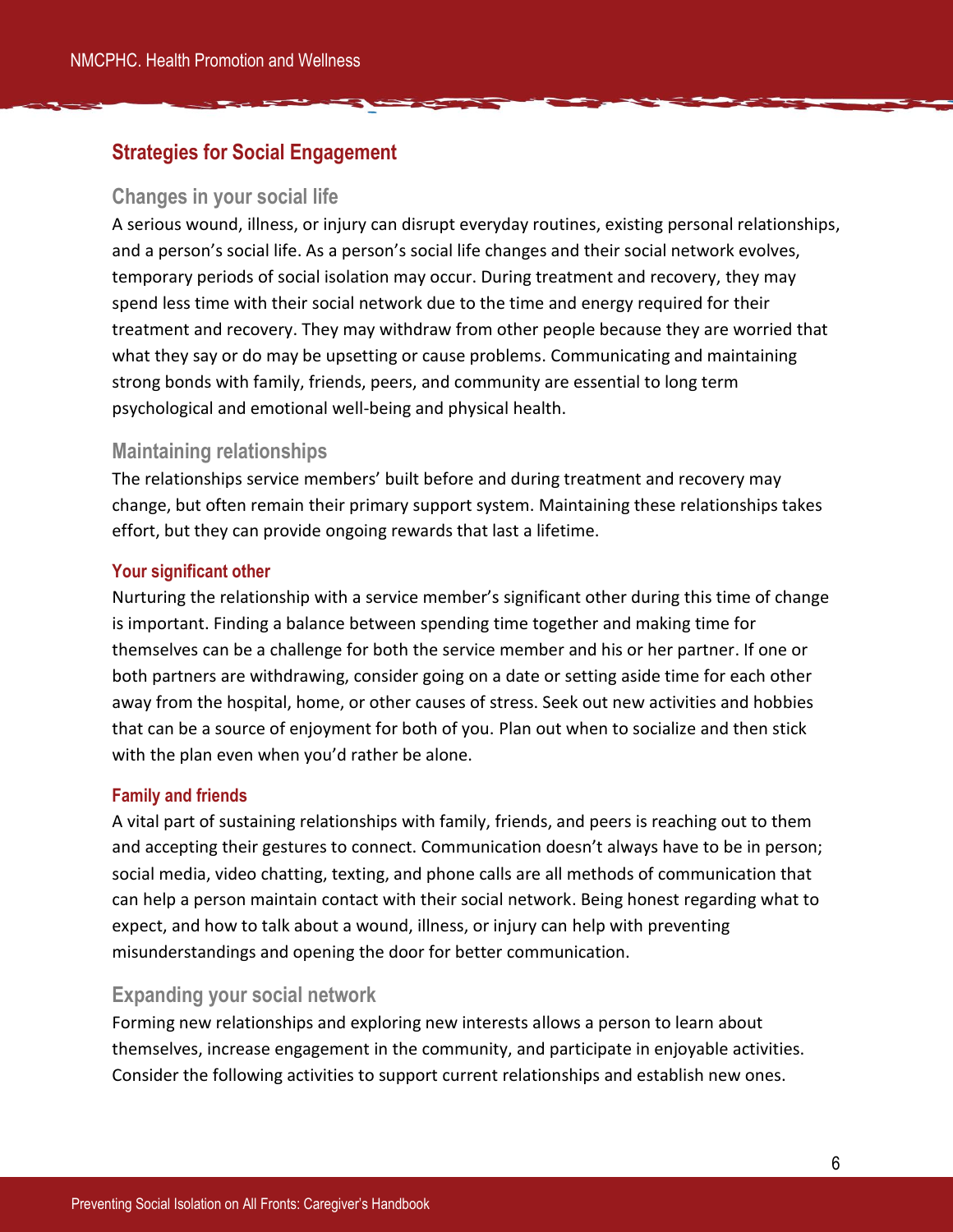#### **Exercise, sports, and recreation**

Sports and recreational activities can provide fun and entertainment as well as an opportunity to socialize. Service members can talk to their healthcare provider about the best options for exercise and recreation. They can look into local activity clubs, Navy and Marine Corps and Wounded Warrior leagues, or talk to the MWR coordinator to find out what is available in the area.

#### **Volunteer**

Community involvement is a good way to meet new people and find new hobbies, interests, or causes. Volunteering is a good way to boost a person's mood and the feeling of helping others can give them a sense of contribution and accomplishment. There are hundreds of opportunities to support local and federal non-profit organizations, including those that serve Navy and Marine Corps service members and families.

#### **Continuing education**

Community colleges and adult learning institutions are a great place to learn a new skill or pursue education while interacting with others with shared interests. Course options often include foreign language, sports, art, film, cooking, or even music lessons.

#### **Support groups**

For service members, it can be helpful to connect with someone who is going through or has experienced a situation similar to their own. Support groups can be a place (online or in person) to find others who they can relate to and understand their circumstances. Support groups may be specific to a person's wound, illness, injury, or branch of service.

See the Resource Guide below for services and organizations that support social activities and support for wounded, ill, and injured Soldiers.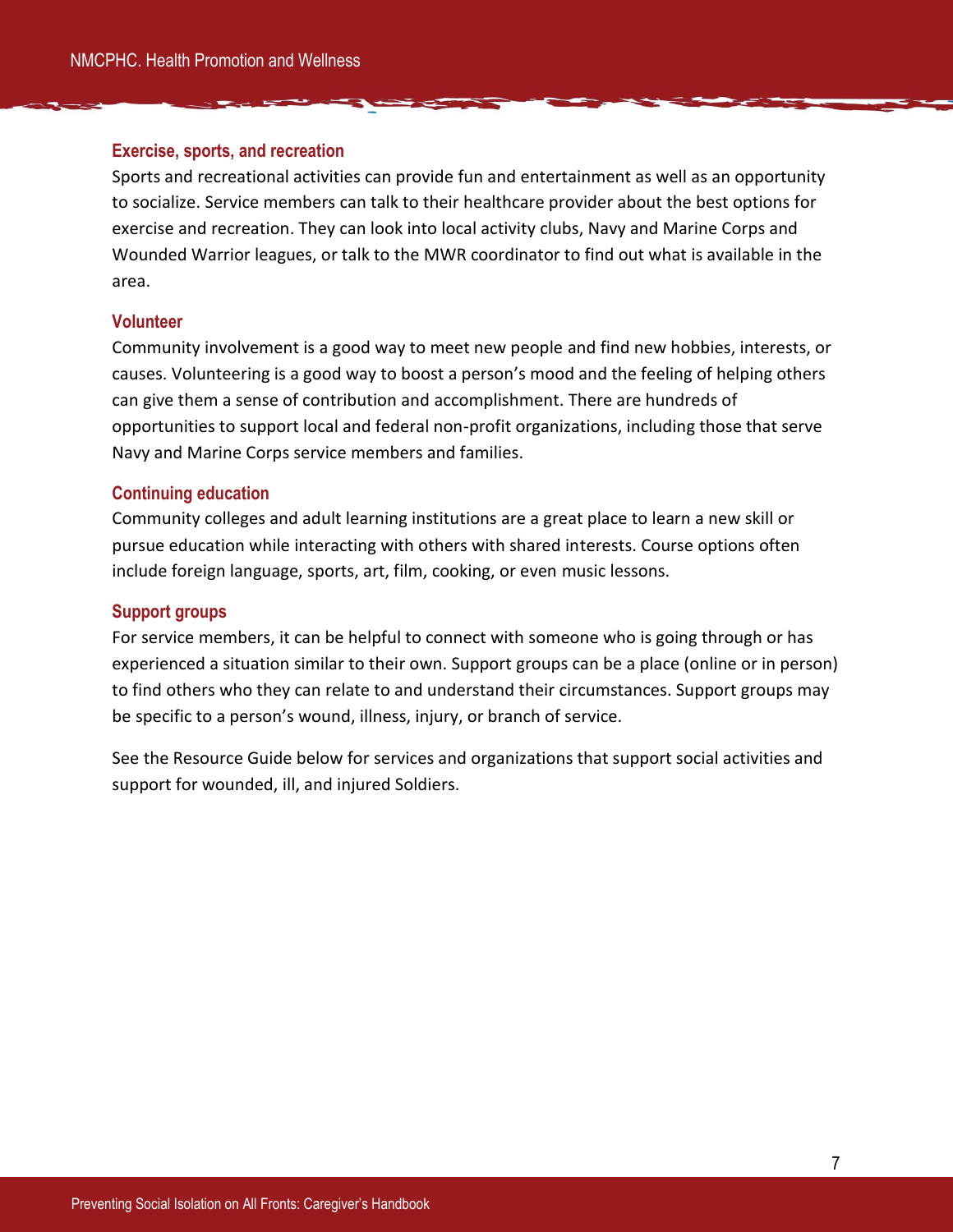## <span id="page-9-0"></span>**Resource Guide**

<span id="page-9-1"></span>**Sites and Organizations that Provide Multiple Services**

- **The Navy and Marine Corps Public Health Center, Wounded, Ill, and Injured (WII)**  <http://www.med.navy.mil/sites/nmcphc/wounded-ill-and-injured/Pages/wii.aspx> works to enhance the readiness, resilience and recovery of WII Sailors and Marines by offering tailored informational tools and materials for healthy living.
	- o **Traumatic Brain Injury Resources**  <http://www.med.navy.mil/sites/nmcphc/health-promotion/Pages/Wii-tbi.aspx>
	- o **Post-Traumatic Stress Disorder Resources**  <http://www.med.navy.mil/sites/nmcphc/health-promotion/Pages/Wii-ptsd.aspx>
	- o **Relationships and Intimacy Resources**  [http://www.med.navy.mil/sites/nmcphc/health-promotion/Pages/Wii](http://www.med.navy.mil/sites/nmcphc/health-promotion/Pages/Wii-relationships-intimacy.aspx)[relationships-intimacy.aspx](http://www.med.navy.mil/sites/nmcphc/health-promotion/Pages/Wii-relationships-intimacy.aspx)
	- o **Caregiver Support Resources** [http://www.med.navy.mil/sites/nmcphc/health](http://www.med.navy.mil/sites/nmcphc/health-promotion/Pages/Wii-caregiver-support.aspx)[promotion/Pages/Wii-caregiver-support.aspx](http://www.med.navy.mil/sites/nmcphc/health-promotion/Pages/Wii-caregiver-support.aspx)
- **The National Resource Directory** [www.ebenefits.va.gov/ebenefits/nrd](http://www.ebenefits.va.gov/ebenefits/nrd) connects service members, Veterans, their families, and their caregivers with local resources for the support you need.
- **Military OneSource** [www.militaryonesource.mil](http://www.militaryonesource.mil/) is a confidential Department of Defense-funded program providing comprehensive information on every aspect of military life at no cost to Active Duty, National Guard and Reserve Component members, and their families. The services include information on family or individual therapy, deployment, reunion, relationship, grief, spouse employment and education, parenting, childhood development, and financial management. Military OneSource also offers 24/7 confidential non-medical counseling services online, via telephone, or face to face. Visit the website or call **800-342-9647**.
- **After Deployment** [http://afterdeployment.dcoe.mil](http://afterdeployment.dcoe.mil/) provides self-care solutions targeting post-traumatic stress, depression, and other common challenges faced after a deployment and with daily living.
- **Wounded Warrior Project** [www.WoundedWarriorProject.org](http://www.woundedwarriorproject.org/) is a website that can provide resources and information for you whether you wounded, injured, or ill. They have different sections to meet individual needs; including mind, body, economic empowerment, and engagement (ensuring service members stay connected).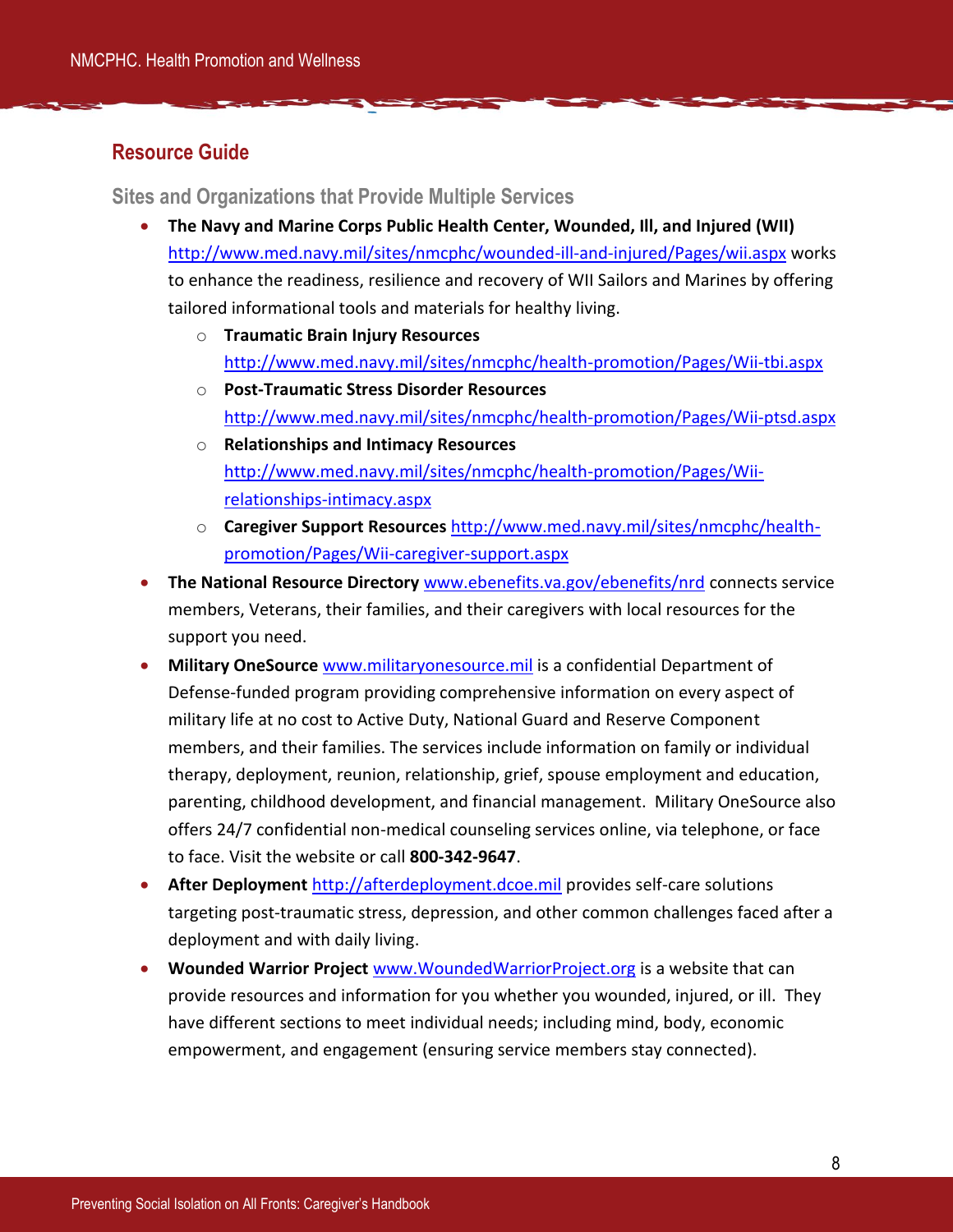## <span id="page-10-0"></span>**Crisis and Peer Support Lines**

- **Military Crisis Line** [www.militarycrisisline.net](http://www.militarycrisisline.net/) provides confidential support 24 hours a day, 7 days a week, 365 days a year for service members in crisis. You can access the Military Crisis Line is accessible by phone, online chat, or text message and is staffed by caring, qualified responders from VA—many of whom have served in the military themselves.
- **Marine Corps DSTRESS Line** [www.dstressline.com](http://www.dstressline.com/) was developed by the Corps to provide professional, anonymous counseling for Marines, attached Sailors, and families. You can call 1-877-476-7734 to speak to a peer.
- **Real Warriors Message Board** [www.realwarriors.net/forum/](http://www.realwarriors.net/forum/) is a part of the Real Warriors Campaign to encourage help-seeking behavior among service members, veterans, and military families coping with invisible wounds. The message boards include spaces for Active Duty, Veterans, and military families.
- **Vets4Warriors** [www.vets4warriors.com](http://www.vets4warriors.com/) provides Active Duty service members, National Guard and Reserve members and their families worldwide with 24/7 peer-to-peer support by phone (855-838-8255), email, or live online chat.

## <span id="page-10-1"></span>**Counseling Services**

- **Medical Treatment Facilities (MTFs)** <http://www.tricare.mil/mtf> each have services for therapy and counseling.
- **Fleet and Family Support Centers**

[www.cnic.navy.mil/ffr/family\\_readiness/fleet\\_and\\_family\\_support\\_program.html](http://www.cnic.navy.mil/ffr/family_readiness/fleet_and_family_support_program.html) provides customer-focused, consistent, and efficient FFSP programs and counseling services to support sustained mission and Navy readiness.

- **National Intrepid Center of Excellence (NICoE)** [www.fallenheroesfund.org](http://www.fallenheroesfund.org/) is designed to provide clinical and therapeutic services for military personnel and veterans with Traumatic Brain Injury, Post-Traumatic Stress Disorder, and/or complex psychological health issues.
- **Community Counseling Centers** are on-base resources that provide Marines with counseling, group counseling, assessments, case management, and referrals. Marines can find their on-base centers by asking a health professional chaplain, peer, or on the base website.
- **Military Family Life Consultants**

## [https://www.mhngs.com/app/programsandservices/mflc\\_program.content](https://www.mhngs.com/app/programsandservices/mflc_program.content) connect licensed clinical providers with Service Members and their families to assist with issues they may face throughout the cycle of deployment.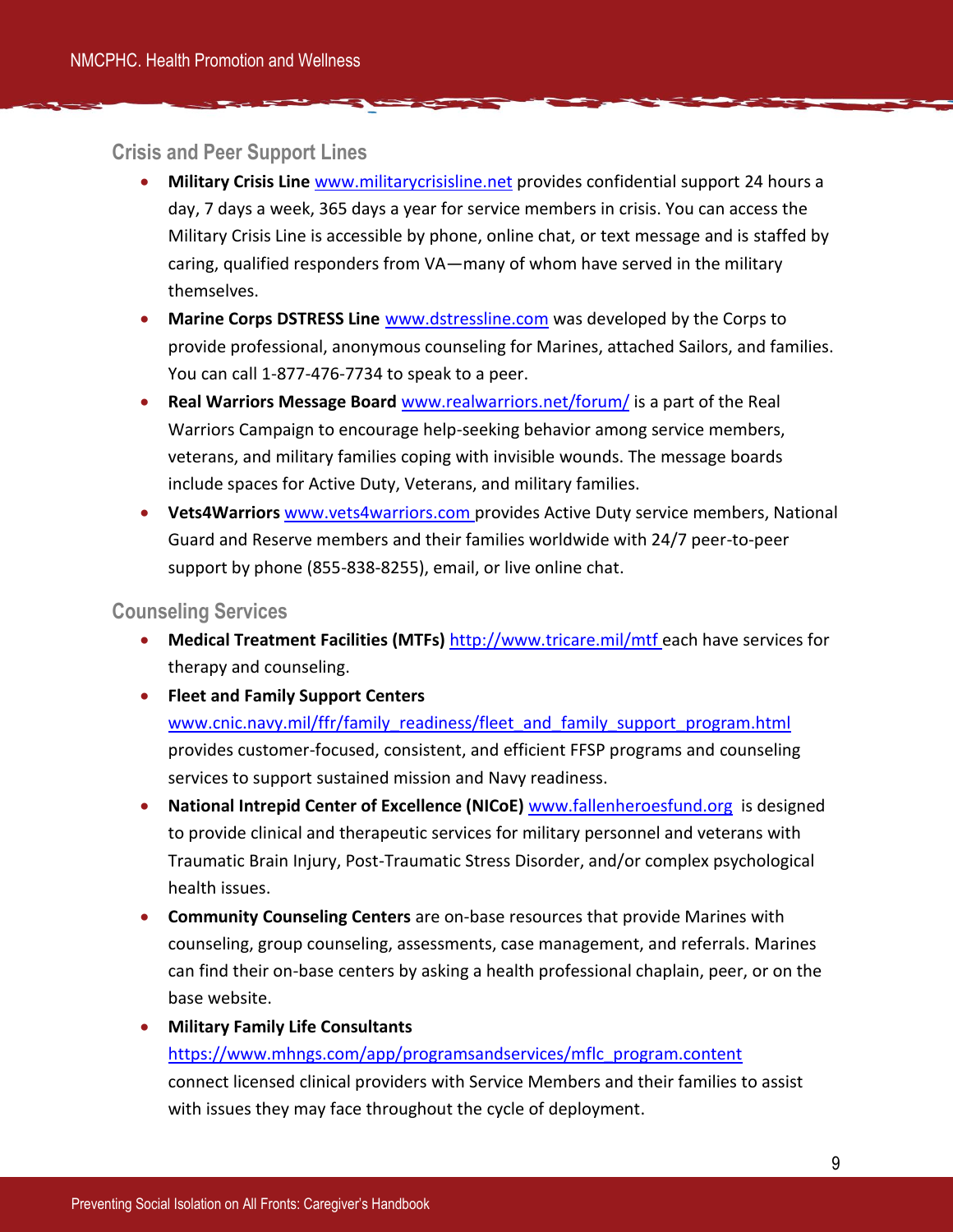## <span id="page-11-0"></span>**Non-Medical Case Management and Care Support**

- **Navy Wounded Warrior – Safe Harbor** <http://safeharbor.navylive.dodlive.mil/>is the Navy's organization for coordinating the non-medical care of seriously wounded, ill, and injured Sailors, and providing resources and support to their families.
- **Marine Wounded Warrior Regiment** [www.woundedwarriorregiment.org](http://www.woundedwarriorregiment.org/) provides and enables assistance to wounded, ill, and injured Marines and Sailors and their family members in order to assist them as they return to duty or transition to civilian life.
- **Chaplains** are there to provide spiritual guidance and counseling to Sailors and their families. Contact your local chaplain in the field or at home for confidential support.

### <span id="page-11-1"></span>**Activity Resources**

- **Navy Wounded Warrior Adaptive Athletic Reconditioning** [safeharbor.navylive.dodlive.mil/transition/adaptive-athletics/](http://safeharbor.navylive.dodlive.mil/transition/adaptive-athletics/) Adaptive athletic reconditioning – athletic activities that are modified to meet the abilities of injured or ill individuals – are essential to the recuperation of wounded warriors. All enrollees in Navy Wounded Warrior – Safe Harbor are encouraged to make athletics a key component of their recovery and rehabilitation plans.
- **Disabled Sports USA (DSUSA)** <http://www.disabledsportsusa.org/> provides adaptive sports opportunities for people with disabilities to develop independence, confidence and fitness through sports. DSUSA also has multiple state and regional sites.
- **Wounded Warriors, Physical Health and Wellness**

[www.woundedwarriorproject.org/programs/physical-health-wellness/](http://www.woundedwarriorproject.org/programs/physical-health-wellness/) Physical Health & Wellness (PH&W) programs are designed to reduce stress, combat depression, and promote an overall healthy and active lifestyle by encouraging participation in fun, educational activities. Physical Health & Wellness has something to offer warriors in every stage of recovery.

## <span id="page-11-2"></span>**TBI/PTSD Resources**

- **The Defense Centers of Excellence for Psychological Health and Traumatic Brain Injury (DCoE)** [www.dcoe.mil](http://www.dcoe.mil/) maintains a 24/7 outreach center staffed by health resource consultants who provide psychological health and TBI information, resources and referrals for service members, Veterans and their families as well. They also have resources on the website.
- **National Center for PTSD** <http://www.ptsd.va.gov/> provides information for service members, veterans, and their families about combat stress/PTSD.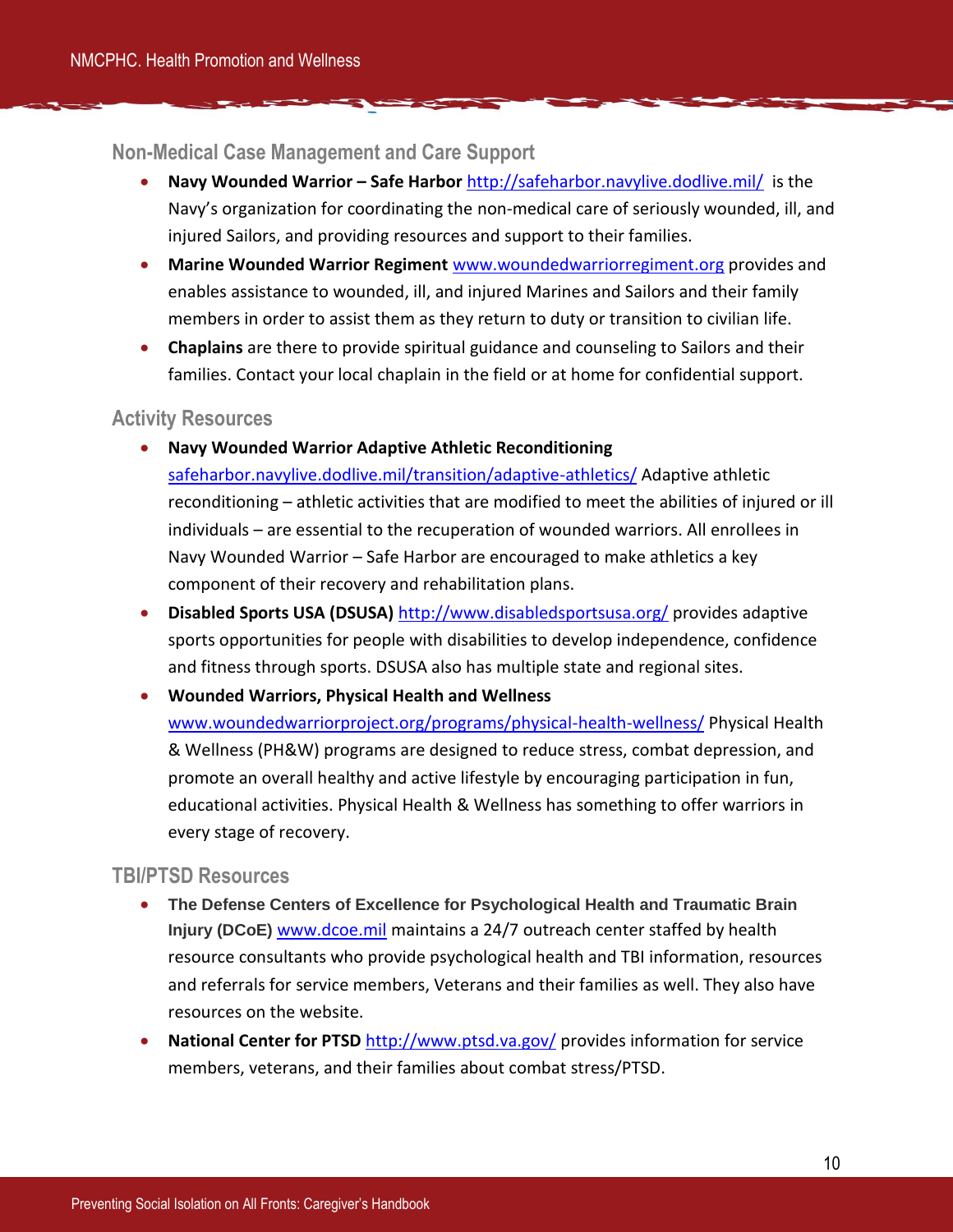**Defense and Veterans Brain Injury Center** [http://dvbic.dcoe.mil/audience/service](http://dvbic.dcoe.mil/audience/service-members-veterans)[members-veterans](http://dvbic.dcoe.mil/audience/service-members-veterans) serves active duty military, their beneficiaries, and Veterans with traumatic brain injuries through state-of-the-art clinical care, innovative clinical research initiatives and educational programs, and support for force health protection services.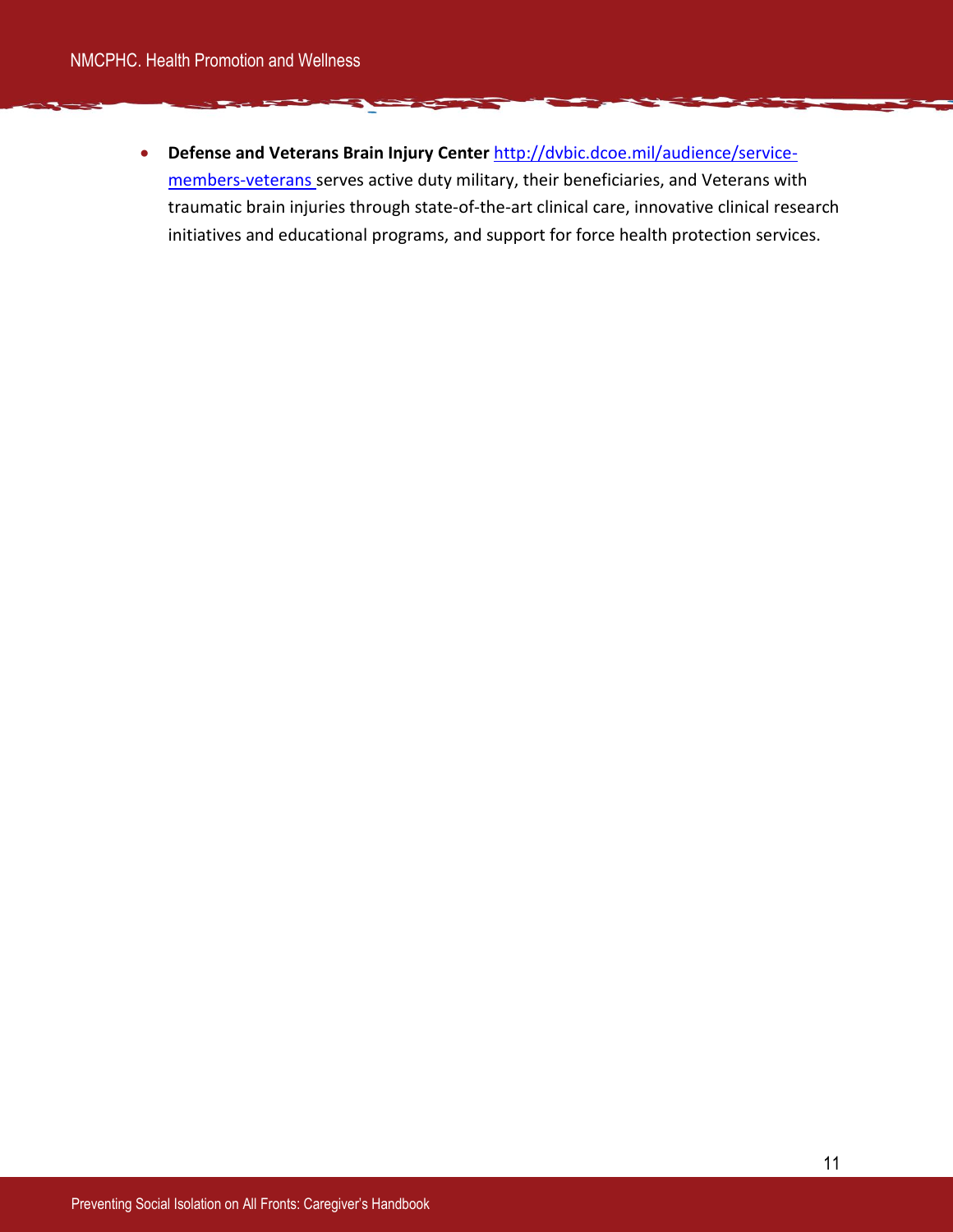## <span id="page-13-0"></span>**Appendix A: Social Engagement Conversation Guide**

Are you isolating yourself? The Conversation Guide below can help you think about how your wound, illness, or injury might have affected your social engagement. The questions ask if you engage in social activities more often, the same amount, or less often than before your wound, illness, or injury. Review the questions below on your own, with your caregiver, or with your health care provider. This is only the beginning of a conversation about preventing social isolation.

*Please circle the answer that fits you best.* 

**1. I go see movies with others.** 

| More than before                                                                           | About the same amount | Less than before |  |  |  |
|--------------------------------------------------------------------------------------------|-----------------------|------------------|--|--|--|
| 2. I go on dates with my significant other or if single, someone new.                      |                       |                  |  |  |  |
| More than before                                                                           | About the same amount | Less than before |  |  |  |
| 3. I go to concerts or other live shows.                                                   |                       |                  |  |  |  |
| More than before                                                                           | About the same amount | Less than before |  |  |  |
| 4. I talk on the phone or use social media to connect with family, friends, and relatives. |                       |                  |  |  |  |
| More than before                                                                           | About the same amount | Less than before |  |  |  |
| 5. I go see local sporting events.                                                         |                       |                  |  |  |  |
| More than before                                                                           | About the same amount | Less than before |  |  |  |
| 6. I make an effort to meet new people.                                                    |                       |                  |  |  |  |
| More than before                                                                           | About the same amount | Less than before |  |  |  |
| 7. I attend faith-based services or social functions.                                      |                       |                  |  |  |  |
| More than before                                                                           | About the same amount | Less than before |  |  |  |
| 8. I volunteer in my community.                                                            |                       |                  |  |  |  |
| More than before                                                                           | About the same amount | Less than before |  |  |  |
| 9. I play board games or video games with family or friends.                               |                       |                  |  |  |  |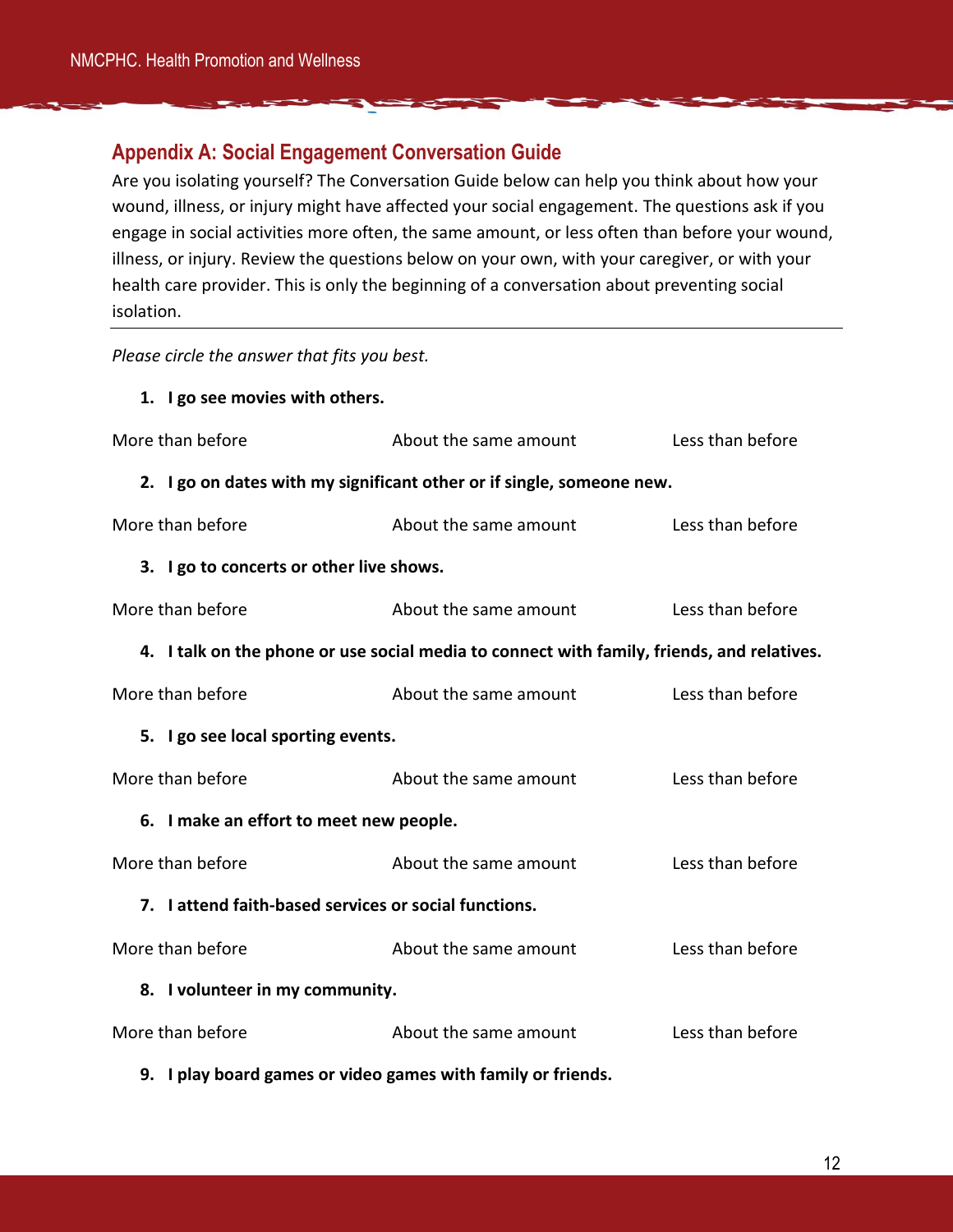| More than before                                                     | About the same amount                     | Less than before |  |  |
|----------------------------------------------------------------------|-------------------------------------------|------------------|--|--|
| 10. I have guests over to my house for a dinner or party.            |                                           |                  |  |  |
| More than before                                                     | About the same amount                     | Less than before |  |  |
| 11. I participate in casual sports games or group physical activity. |                                           |                  |  |  |
| More than before                                                     | About the same amount                     | Less than before |  |  |
| 12. I am intimate with my significant other.                         |                                           |                  |  |  |
| More than before                                                     | About the same amount                     | Less than before |  |  |
| 13. I go out to eat with my family and friends.                      |                                           |                  |  |  |
| More than before                                                     | About the same amount                     | Less than before |  |  |
| 14. I spend time outdoors.                                           |                                           |                  |  |  |
| More than before                                                     | About the same amount                     | Less than before |  |  |
| 15. I reach out to close friends to hang out and catch up.           |                                           |                  |  |  |
| More than before                                                     | About the same amount<br>Less than before |                  |  |  |

3

*Please write in any other activities you like such as going to the gym, museums, historical sites, playing music, travel, or participating in holiday traditions.* 

| 16.1             |                       |                  |
|------------------|-----------------------|------------------|
| More than before | About the same amount | Less than before |
|                  |                       |                  |
| More than before | About the same amount | Less than before |
| 18.1             |                       |                  |
| More than before | About the same amount | Less than before |
|                  | 19. I                 |                  |
| More than before | About the same amount | Less than before |